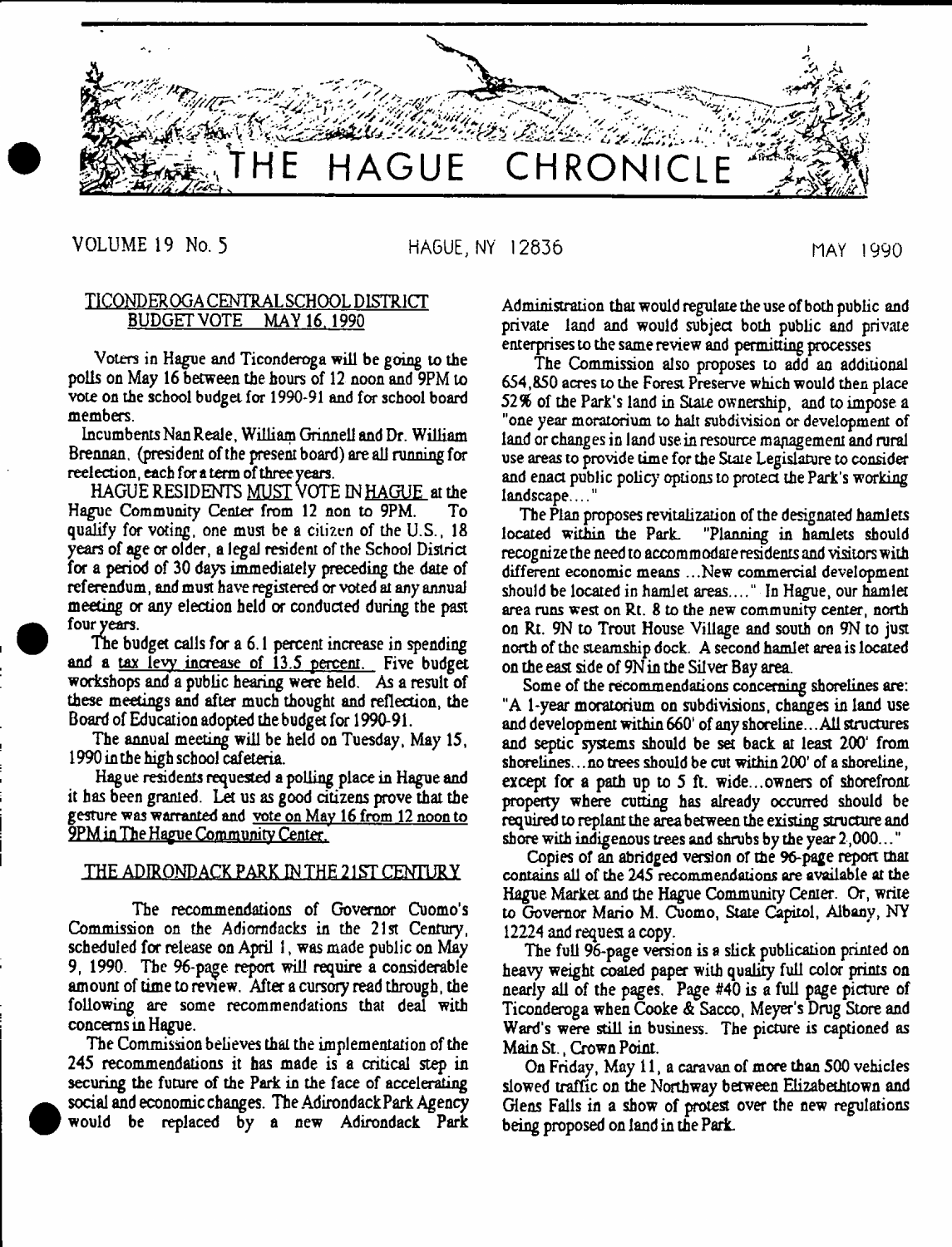## **HAOUE HISTORICAL SOCIETY**

On Thursday, May 17 the Hague Historical Society will hold its next meeting at the Hague Community Center. The speaker will be Mrs. Betty Buckell, a local historical author from Glens Falls. Mrs. Buckell will discuss the "Boatmen of Lake George" with material from her soon to be published book of the same name.

A social time will start at 7:30PM to be followed by the program at 8PM. The public is cordially invited to attend.

The June meeting will be a trip to Fort Ticonderoga with special guided tours of the grounds as well as the Fort.

## HAGUE FIREFIGHTERS GET NEW RADIO EQUIPMENT

Since radio communications were not in top shape, Supervisor Richard Bolton, and Sen. Ronald Stafford, were able to get.a grant for communications for the Hague Fire Department. Because of the geographical location of Hague, it was difficult to communicate with other departments.

The seven 110-watt mobile radios which now equip all vehicles; the five five-watt portable radios for officers and ten belt pagers are all top quality. The equipment and a Federal Communicarions Commissi on license now gives the town its own frequency and will help insure the safety of the firemen. Previously the department was on the county frequency, which was a hassle. The town now has 99 channels to choose from.

Since installing the new equipment there have been three fires, one of which was a mutual aid in Ticonderoga. It really works!

### DRIVER PROGRAM NEEDS HELP

Volunteers are still needed to drive senior citizens to appointments, etc. If you have some time to spare, please register with the secretary at The Hague Community Center, 543-6161.

For those seniors who require this service, it would be most helpful if you could call the Community Center at least a day (or more) ahead of your needs. This would give a driver ample time to plan his day. The list of drivers is very limited and it is not always easy to find a driver on the spur afthemoment.

#### HELP WANTED

Northern Lake George Resort. Silver Bay, is taking applications for summer employment. Call 543-6528.

Mrs. Emily Scripter and Mrs. Ursula Montbriand, both on Lake Shore Terrace, Hague, need someone to mow and do yard work. Call Mrs. Scripter at 543-6661 and Mrs. Montbriand at543-6407

Liz Monroe needs a ride to Glens Falls on Wednesdays through Fridays. Her hours are between 8:30 and 4:30, but would be willing to go earlier. Call 543-6472.

## TICONDEROGA FESTIVAL GUILD PRESENTS GENE KRUPA ORCHESTRA

On Saturday, June 9 areal treat is in store for area residents when The Gene Krupa Orchestra, under the direction of Drummer Ben Anthony performs in the Ticonderoga High School Auditorium at 8PM.

Reserved seat tickets are now on sale at the Bookmark-Radio Shack on Montcalm St., Ticonderoga for \$12.50 per person.

Ticonderoga Festival Guild has a commitment to the Ticonderoga area to present quality concerts, and Gene Krupa's orchestra is no exception. Featured is a former Ticonderogian, Dick Wright, who plays tenor saxophone in the orchestra.

The opening night of the summer series will be held on July 10 under the tent on the village green, featuring the Epic Brass Quintet. Concerts will be held each Tuesday evening at 8PM for five weeks. A TGIF Friday night series is also scheduled and ARTS TREK VIII, a free children's series will be held on Wednesdays at 10:30AM beginning July 11 through August 8. A wonderful summer is being planned by The Ticonderoga Festival Guild. They hope that you will take advantage of their offerings.

#### CHAMPLAIN VALLEY CHORALE SPRING CONCERT

The Champlain Valley Chorale, under the direction of Mrs. Rachel Batchelder, will be holding its annual spring concert on Sunday, June 10 at 7PM at the United Methodist Church *.<sup>a</sup>* Included in the concert will be Domine Fili Unigenite from Vivaldi's Gloria, and excerpts from Fiddler on the Roof with guest soloists, Beverly and Dick Hudak. There will be no admission charge. A free will offering will be accepted, to help defray expenses.

## MAITLAND DeSORMO TO SPEAK AT BLACK WATCH LIBRARY

Maitland DeSarmo an authority on Stoddard, noted Adirondack photographer who was responsible for the idea of the foundation and conservation of the Adirondack Park land, will present a program at the Black Watch Library in Ticonderoga on May 16 at 7:30PM. Mr. DeSanno is the author of Teller of Tail Tales. His books, in paper back can be borrowed from the library prior to his appearance.

## HELP ME TO HELP YOU

If you would PLEASE let me know when you fly north again, I would really appreciate it. It is very difficult to keep up with the mailing addresses of all our readers. It not only saves time (you get your copy sooner), but it also saves postage when you are in Hague, Silver Bay or Ti. Thanks.

D. Henry, Publisher

*I don't know where all my money goes. I just hope it will send for me when if gets settled.*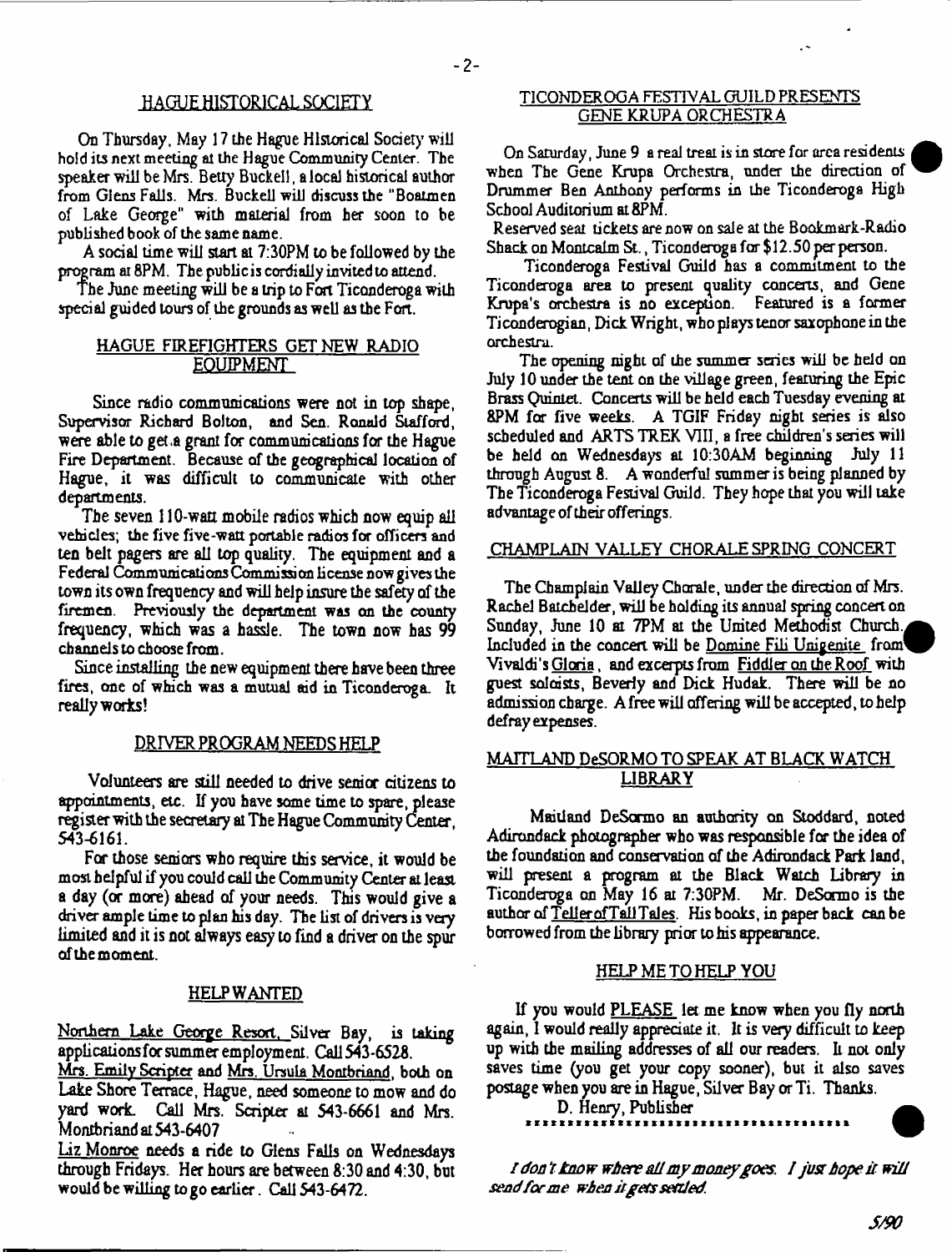## Z0N1NG BOARD OF APPEALS - 4//26/90 **HAGUE PLANNING BOARD - 5 / 3 / 9 0**

A rather lengthy discussion prevailed during the DeLarm Ginn (32-1.14) public hearing held before the April 26,1990 ZBA Board meeting, over the interpretation of accessory<br>structure. Several members of the Board requested Several members of the Board requested additional pertinent information (not available at this time) and as a result the item was tabled until the next meeting, on May 24. In the meantime, the Planning Board will be asked for its input.

Unanimous approval was given to George Wilson (64-01-23.2) for his area variance for a minor subdivision. The Planning Board will be asked for its input and then it must go to APA for approval or disapproval.

David Darrin approached the Board to explain his desire to erect a new boathouse on the foundation of the old boathouse at "Viewpoint". The plan is in violation of Hague's zoning ordinance in the matter of height and shape; therefore, necessitating a variance. The style would be similar to other boathouses in the area and Mr. Darrin felt his boathouse would add to the cultural and historical significance of the Hague shoreline. The Plannning Eoard will discuss the project at their May 3 meeting and Mr. Darrin will follow through from there.

#### HAGUE TOWN BOARD - 5/8/90

Supervisor Richard Bolton advised those present at the May 8 Board meeting that since Hague is not ready to implement a re-evaluation of all real property on the May 1991 teniative assessment rolls, the use of Sec. 1315 by the Ticonderoga School District will not be possible for the levy of 1990/91 school taxes.

In other business: ENCON refused our request for an open burning permit (April 11, 1990) since these are not given for general trash burning.

Letter from Bob Patchett re: cut in funds for tourism by Warren County. Can any action be taken?

In using roadway debris to cover landfill, John Silvestri, town attorney, recommends we have WRITTEN apporoval from Thomas Monroe, Regional Director, DEC. Important since we want no violations of terms of proposed consent order and landfill closure plan.

On Thursday, May 10 at 10AM the first meeting on the sewer system project will be held in the Warren County Municipal Center. On the second Thursday of each month folowing, a meeting will be held to give a progress review.

The Community Center Facilities Committee has been disbanded and Bertha Dunsmore remains in charge of reservations for use of the Community Center. Call  $-543-6161$ .

> *They say our talks with the Russians have been strained. So is baby food, but it leads to growth*

The following proposals were reviewed by the Board:

**I. P riore minor subdivision of "Green Acres** Campsite and Mobile Home Park." Applicants wish to **subdivide their existing residence with approximately** 5 **acres from the 35+ - 8cre park.**

**2. George W ils o n 's proposed lot lin e changes to Tsx Map parcel No. 6 4 - 0 1 - 2 3 . 2 north of Sabbath Day Poi nt.**

**3. Dan W allace's revised plan to subdivide his 8 3 + a cres, on W est Hague Road into 3 , rather than 4 lots.** Mr. Lindquist presented the site visit report prepared for the proposed 4-lot subdivision.

**4.** David Darrin's request for an area variance to **in c rea se the height of his boathouse to 2 6 '6". Regulations allow a maximum height of 1 6 '.**

**On site visits were scheduled for Thursday, Ma;y 10th for W ilson's, Priore's and Darrin's to review the proposals.**

**Public hearings were scheduled for June 7, 1 9 9 0 beginning at 7PM for the Priore application, the Wallace application and the W ilson application. As always, public comment, written or oral, on these** aplications may be made at this time.

## 21ST CENTURY PROPOSES NEW TAX ON SALE OF HOMES

**The Comm ission recommends im posing a special 1** *%* tax on the transfer or construction of residences in the **Park that sell for \$ 1 5 0 , 0 0 0 or more; a surcharge of 2.5% on amounts between \$ 1 5 0 ,0 0 0 and \$ 2 0 0 , 0 0 0 , 5 \$ surcharge on amounts between \$ 2 0 0 , 0 0 0 and \$ 2 5 0 , 0 0 0 , and surcharge of** *75%* **to any amounts over \$ 2 5 0 , 0 0 0 . "Revenues from this t8x would go to Adirondack Park Community Development Corporation programs oriented toward provision of affordable housing.**

TO THE ANONYMOUS DONOR of food to our Food Pantry -"Thank you". Sorry we didn't get your name and I only hope you read this and know how much we appreciate **your contribution. . . G. Lindquist, Chairman CARE**

DON'T FORGET THE SPAGHETTI SUPPER AT THE COMMUNITY CENTER ON MAY 26 FROM 5-7PM. BENEFIT HVFD NEW AMBULANCE FUND.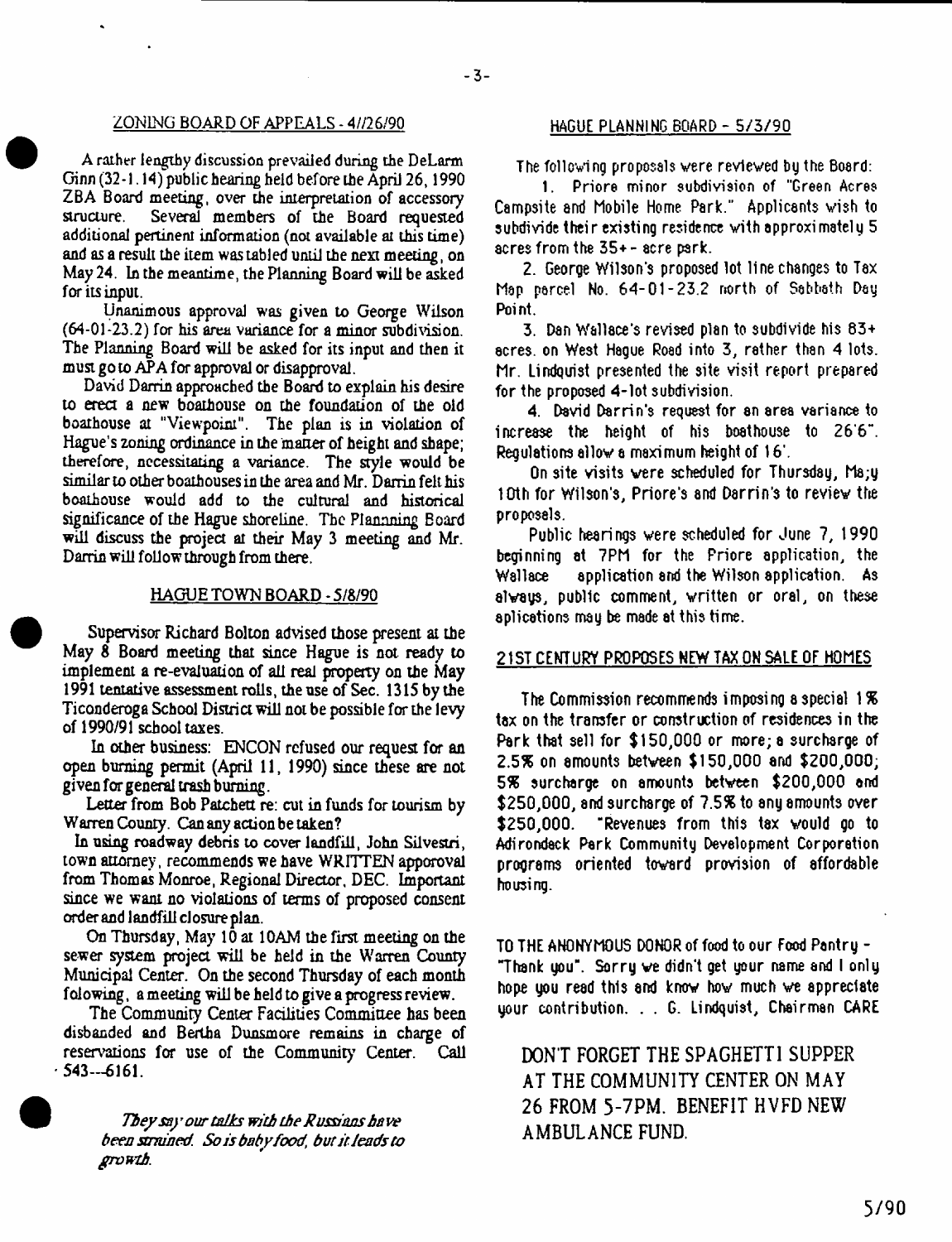## ENV1R0NMENT AL CONCERNS by Laura Meade

In an interview with John Breitenbach, Jr., Hague's **Recycling Co-ordinator, the following questions from residents about recycling and disposal of garbage end** other waste products were addressed.

**Resident #1: "I saved the things for recucling. What** do I do with them? Do I have to take them to the landfill **personally or can my trash collector take them?"**

**Response: "Anyone with questions regarding recycling is encouraged to call me at the Community Center during business hours. Pamphlets are available detailing precise recycling recommendations. Four types of** recyclable items are now being accepted: a) clear glass bottles and jars with labels, caps or lids removed (rings **around neck of bottle need not be rem oved); b) steel or** tin cans (check with a magnet to see if they are such) **that are cleon, with label removed, top and bottom cut off, and flattened; c) plastic water or milk jugs that are clean, tops removed and stomped to reduce size; d) newspapers with glossy inserts removed, placed in** brown paper bags (do not tie). Separate bins for these items are at the landfill which is open daily to Haque **residents from noon to 5PM. Hague is co-operating with** Warren County which has the marketing handled by Dan **Kane, Director of Recycling and Waste Management, and his a ssista n t, Bob Li nek.**

**"If someone has a trash co llecto r , encourage him to come up with creative ways to sort recyclables. Maybe** garbage could be picked up weekly and recyclables picked up monthly, with items set aside in bins that are easily **picked up and cleaned. Since Hague is facing a possible** landfill closure, possibly within a year, under orders from New York State DEC, it is important to implement recycling. There will be a recycling center constructed **at our landfill in the future."**

**Resident** <sup>\*2:</sup> "I feel recycling is costing the Town of Hague a lot of money. How much does John Breitenbach **get paid to be Recycling Co-ordinator? Is it** economically practical to recycle? Could local welfare **recipients help with sorting snd cleaning? Will tourists** at local resorts be willing to separate and clean items?" **What effect w ill recycling have on a tourist business?"**

Response: "I am hoping commercial business will get **creative w ith recycling. We have made it as easy as possible at the landfill. Recycling in metropolitan areas, where most of our tourists come from, is frequently required or pressured to be done, so many people already** do it. Many tourists want the opportunity to recycle.

**I am paid \$5,000 a year as Recycling Co-ordinator,** with two hours a day, five days a week set aside for that iob. However, I find that I really spend more time than **that at the job because of educating people, attending** meetings, speaking to homeowners' associations and coordinating recycling at Silver Bay Association and Rogers Rock Campsite. Often I work on Saturdays and evenings. When Hague will no longer be allowed to bury refuse, the cost of hauling to a landfill location out of town will be \$70 to \$100 per ton. Our compactor holds 10 **tons of garbage. During peak season the compactor has to** be emptied as much as three times a week, which amounts **to a cost of \$ 3 , 0 0 0 a week ( o r a total** *of* **\$ 3 6 ,0 0 0 for June, July and August.) It makes sense to do everything we can to reduce that cost. We are not im posing a refuse fee yet, but as cost of dumping and trucking the compactor** mounts, a fee will be imposed. A fee schedule is now being **developed.**

"As far as getting local welfare recipients to assist with recycling, I feel every individual (young or old) needs to be responsible in this effort and he/she should **not push it off on someone else.**

**"I encourage composting of lea ves on p riv a te p ro p e rty to reduce trash. We expect to set aside an area at the landfill where leaves can be dumped."**

**Resident \* 3 : "I have been cleaning out my garage and shed** this spring. I found old cans of RAID, paint and other **pesticides. How do I get rid of them ?"**

**Response:** "As of now those things are going into the compactor. Later, aerosol cans, toxins and paints will be **removed from the trash stream and placed in special landfills specifically for toxic wastes. New York State is try in g to set up these lan d fills now.**

"In closing, I want to say that I feel the effort to recycle **and to protect our environment in every way is vital to protect our generations for years to come."**

MOSES LUDINGTON HOSPITAL's Director of Nursing, **Loretta Bishop has announced the appointment of Barbara Belden, R.N., of Hague, as the full time 3 - 1 1 Nursing** Supervisor. Barbara is a graduate of the Ellis Hospital **School of Nursing and is presently working on her Bachelor of Science in Professional Arts in Health Care** Administration at St. Joseph's College in Maine.

## **Tl ELEMENTARY SCHOOL PRESENTS ROBIN HOOD**

A number of Hague students participated in this fine **production, namely Perry Girard, who was an excellent** Sheriff of Nottingham, and Brittany Stull, as Lady Cluck, Others participating were Melissa Brunet, James Girard<sup>1</sup> **Jessica Frasier, Melissa Ward, Lindsay Frasier, Christina Lawrence and David Fitzgerald. They played to a SRO audience!**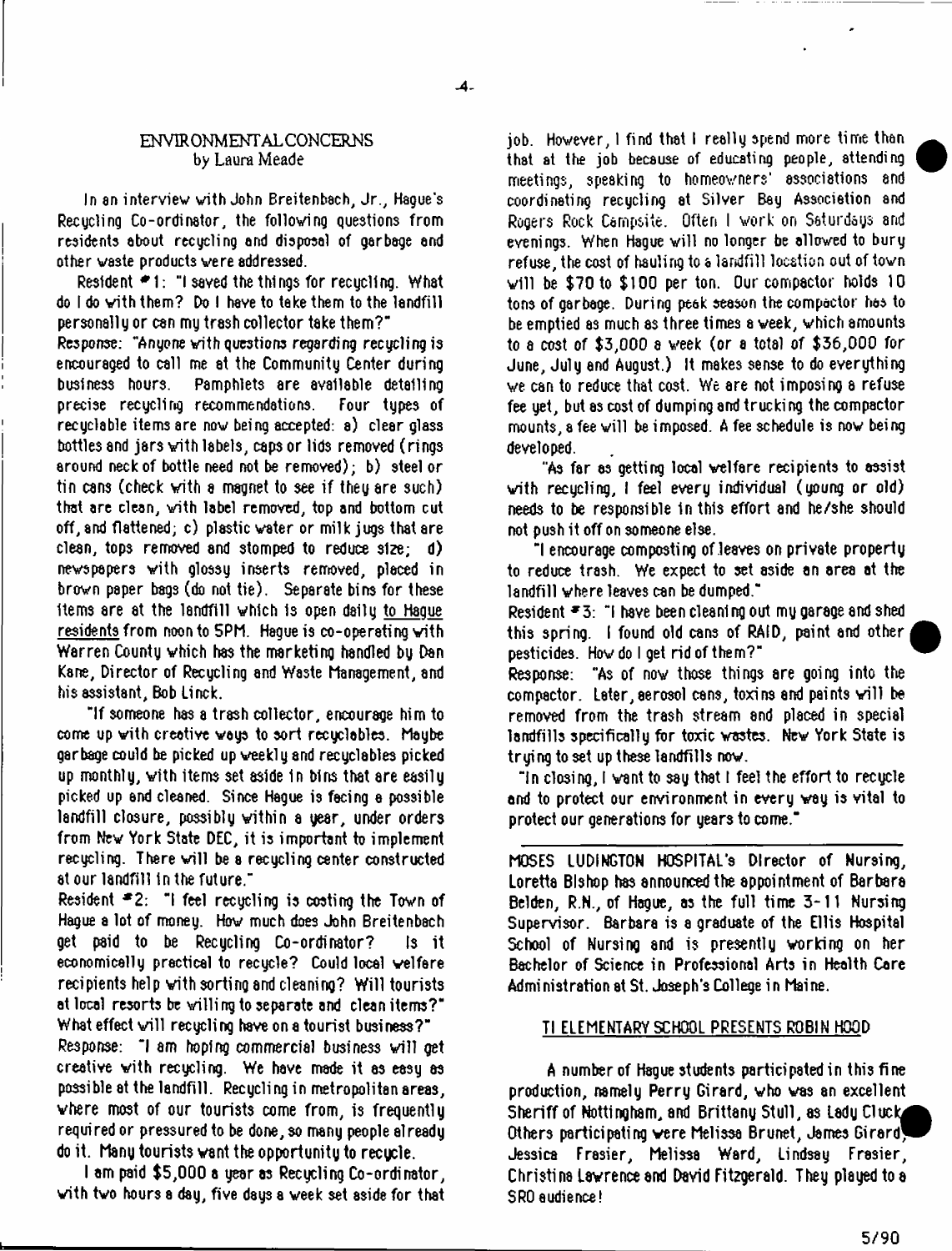As we parted last issue we were expecting between 1-2" of rain and colder weather and that's about what we got. 1.24" on the 10th and 11 th and a high temperature for the day, on the 11th, of just  $35<sup>°</sup>$  Following this we begun a gradual warm up for the balance of the month. That's not to say that we did not have some **set** backs. On the 18ih we had snow squalls that produced enough snow to cover the ground. This occurance was not greeted with wild This occurance was not greeted with wild enthusiasm by the general population. Our first truly bonafide spring day arrived April 22 with a warm southwest breeze, bright sunshine and the sweet smell of the rebirth of all that makes this part of the world so very special. Needless to say this day was welcomed with joy and jubilation by one and all. Our warming trend continued on until we attained a record high for the day of 90<sup>\*</sup> on April 27. Temperatures fell off for the remaining three days of the month, but they were all sunny, warm and refreshing alter the long winter and we ended the month with a balmy 73<sup>2</sup>. Total rainfall for April was 4.83". It remained windy, not as bad as March, but above average. Our highest wind gust was 33 MPH on the 23d. We gained lhr. & 24 min. of daylight during April. The longer days assure us of the coming warm weather. This reporter still never obtained the official ice out date. I reported that for the north basin it was April 4th, and so it was. I was somewhat surprised to be traveling south the following week and observe that the ice was by no means out in the southern basin, but I have never seen the final day. I canreport, without fear and trepidation, that as I write these notes the lake is now clear of ice from south to north.

May. so far has been an up and down kind of month temperature wise. The first day 79, then the 60's, then 70\*, then  $46<sup>°</sup>$ , back up again, and so on. The first four days were sunny, but rain every day since. Mild Lhunder-boomers on the 6th and 9th. The ground is wet, no doubt about it, but nothing like north Texas and Arkansas. The lake level is back to a normal height. This month we have begun the greening up process, which is always wonderful to watch. The growth, lakeside and in the lower elevations. begins first and then gradually the spring pastel colors move up to the mountainsides until by the end of the month everything will be decked out in its summer finery. Let us hope that the gypsy moths will let us enjoy M:other Nature's new summer wardrobe. The early reports are not good. The air temperature at  $9:00$ AM May 11th, is  $50^\circ$ , the water temperature is also 50\*. Our southern snow bird friends have begun arriving, as each day we see new faces around and about. Welcomeback!!

NOTICE The Hague Chronicle is looking for a reporter who would like to report our local weather conditions. Someone with a fresh outlook and a new perspective on what they see and observe between issues and throughout the year. If you would enjoy doing this, or if you know someone who would, please contact our Editor, Dottie Henry. Thank you.

#### WILLY CSAPRIL/MAY WEATHER NOTES T1 111 OH DRAMA DEPT. PRESENTS "GREASE"

On May 4 and 5 ihe Drama Dept, of THS gave an outstanding performance of the musical "Grease". Lisa Cobb, Hague, played one of the major roles in the production, **as** Sandy, and Rick Cobb played the unique role of Eugene. Both gave outstanding performances.

## ADIRONDACK COUNCIL URGES GOVERNOR TO LOOK AT ROAD SALTING ALTERNATIVES FOR THE ADIRONDACK PARK

The Council has asked Gov. Cuomo to curb the excessive use of rock salt on roads in the Adirondack Park and examine alternatives "to the costly, destructive, and dangerous practices of the past decade." One possible alternative is calcium magnesium acetate, commonly referred to as CMA. CMA has not been widely used because of its \$650 per ton price tag. Rock salt costs about \$40 a ton. However, after the "damage costs" to roadways, bridges and vehicles associated with the use of rock salt, the real cost of salt adds up to about \$830 per ton. Many town highway superintendents have publicly objected to the state's bare roads policy and excessive use of salt, saying it is "expensive, environmentally costly, and often ineffective" whentemperaniresremainextremelycold. Salt fails to work at temperatures below 2OF. Roads treated with one application of CMA have shown residual thawing from storm to storm. CMA also leaves behind an "alkaline buffer" which might even help waterways affected by acidicprecipitaiion.

LARAC (Lower Adirondack Regional Arts Council) is sponsoring its June Arts Festival on June 9 **and** ! 0 **inb** City Park (near Crandall Library) in Glens Falls. There are 208 exhibitors and almost continuous entertainment in the bandsheli.

THE TICONDEROGA HISTORICAL SOCIETY will open its "HANCOCK HOUSE GALLERY" on May 19. The opening an show will be limited to works by graphic artists, but future Hancock House Gallery exhibitions will offer works by many other artisans from the North Country. A show and sale of works by welt known North Country illuarator, Bruce Mitchell is scheduled on August 4th and 5th.

Bill Dolback, President of the Ticonderoga Historical Society-said, "By providing the community with a much needed facility for the display and sale of works by both the emerging and the established creative talents from our area, the society is maintianing the original Hancock House dedication . . 'to perpetuate American tradition in history and  $art'$ ."

In a telephone conversation with Dug deBuys, he informs me that he is sharing his copy of The Hague Chronicle with his fellow Knights of Columbus in the Edward Douglass Council #2473, Arlington, Va, the largest council in the state. Dug, a resident of Arlington, is the son oi Mrs. Harry deBuys, Hague. ThanksDugt

5/90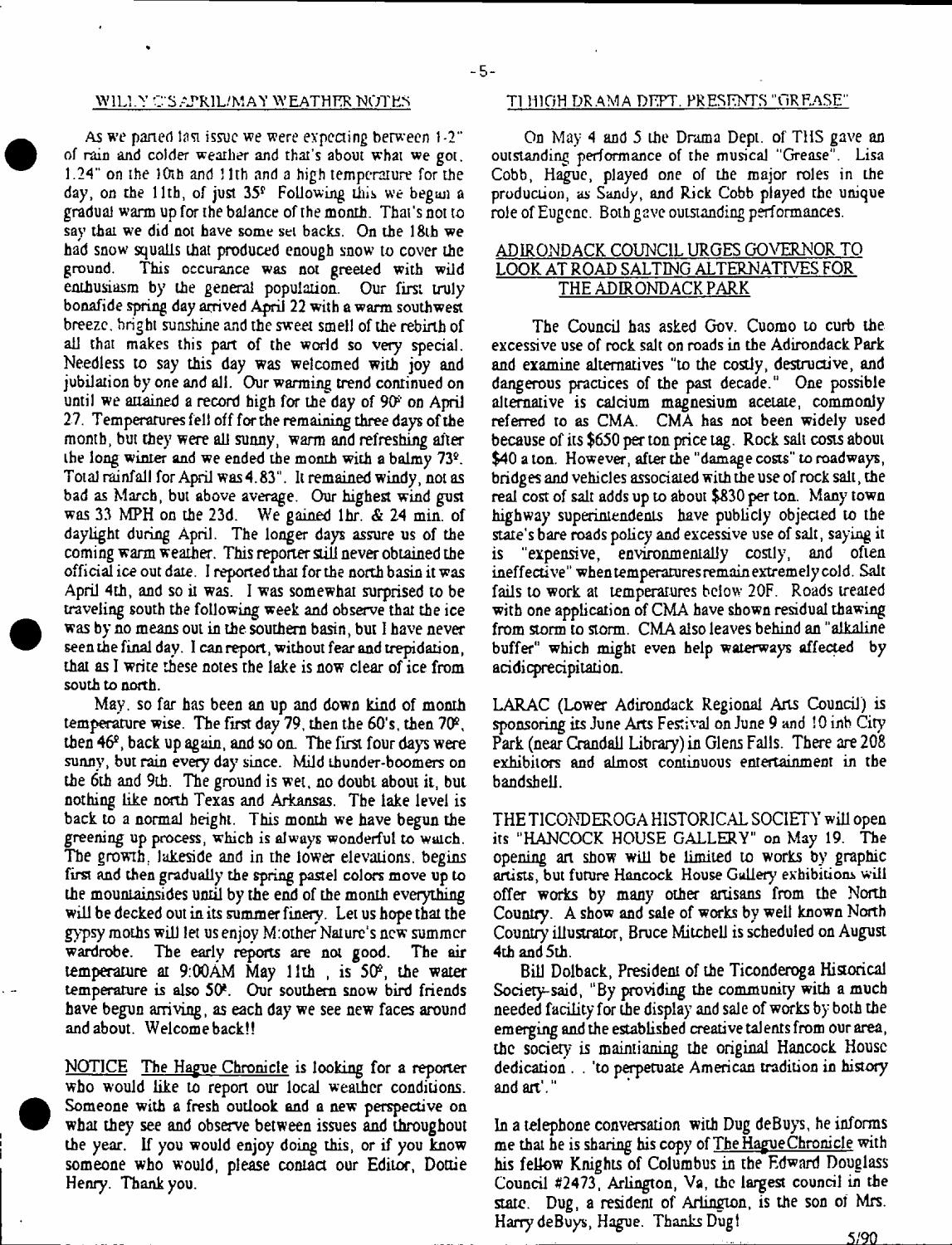**YES, I KNOW I'M DYING\_\_\_\_\_\_\_\_\_\_ (som eday)!**

**What do you do when som eone's dying? You? Someone you lo v e ? A neighbor?**

**After you stop feeling helpless, there are many things you can do. Come. Share an hour or so w ith Mary Lanning,** who has spent 30 years helping people answer questions about death, dying, suffering, loss. And doing something **about it.**

**The Church of the Blessed Sacrament has invited Mary Lanning to The Community Center in Hague on Sunday, June 2 at 2 - 4PM. The public is invited and encouraged to bring a friend.**

#### **AMERICAN LEGION ACTIVITIES**

**Memorial Day observance w ill be conducted by Hague Post 1 5 3 8 , American Legion, on Monday, May 2 8 , first at** May Memorial Cemetery at 10AM, followed by a similar service at the Old Haque Cemetery. The speaker will be H. **Gordon Burleigh, past State Commander of the American** Legion, who is a member and past commander of Post 1538. **Special m usic w ill be provided by the Old Time New Time** singers. All Hague residents and visitors are urged to **attend.**

Hague Post is again selling American flags of the top quality for all sizes. To order, contact Bernie Clifton, Ray **Leundree, or any post member.**

**Next regular Post meeting w ill be held 8t the Legion home at 8 :0 0 PM on Wednesday, June 6.**

#### **HAGUE VOLUNTEER FIRE DEPARTMENT**

**During the month of April the Emergency Squad made the following report:**

**10 ambulance calls**

**8 5 9 miles**

**8 3 1/ 2 patient hours**

**Gerry Boyd, co-captain of the Hague Emergency Squad has come up w ith some figures that might be of in terest to you. The averages for the five years from 1 9 8 5 - 1 9 9 0 , per quarter were:**

**2 7 .4 c a lls**

**1 2 6 2 1 /2 miles**

**2 4 2 1** *i t* **patient hours**

**For the first quarter of this year (Jon through Mar 1 9 9 0 ) the numbers are:**

**41 calls**

**1 9 7 6 mile3**

**3 5 4 1** *i t* **patient tours**

**You can see the difference 1n the usage of the present**

ambulance and the need for another one.

The expected delivery date of the new ambulance is May 15. \$32,000 cash is available to apply to its cost. The Fire Department is borrowing \$70,000 to cover the rest. A fund raising letter will be in the mail shortly to Hague residents with the hopes that they will be as generous in their suppport of this new ambulance as they have been in the past.

## VIEWPOINT

#### STILL SPRAYING?

We thought we had learned that when we sprayed the insects we killed the birds that ate the insects... we killed the fish (and the Fishermens' way of life), plus the fish we need to help nourish brains and bodies... we killed the butterflies and the bees that pollinated the flowers (we killed the flowers)... we polluted the waters that once we drank.

We killed the joy that Nature generously had given us, her color, sweetness and the Song... PESTICIDES! Still spraying -- on our lakeshore -- years after the lesson of Rachel Carson's Silent Spring.

## CUB SCOUT PACK 21 NEWS

The Cubs of Den #1 celebrated Earth Day by helping out some of Earth's senior citizens with their spring yard clean-up. They are very hard workers (good potential for summer help in the next few years!) Of course, Scouts have always been concerned about our natural environment and we're learning how to conserve and preserve for our future.

The boys are excited about earning their badges and learning many **important,** and fun things as they achieve. In Den #1 Adam Williamsen and Tavish Costello have earned the rank of Wolf and have been awarded gold and silver arrow points. Den #2, while working on die Bear rank, is chalking up "points". Nathan Lawrence has achieved Wolf rank and a gold arrow point. James Girard and Oaig Smith have earned gold, and Dave Fitzgerald, Chris Frasier and Thor Gautreau, silver arrow points.

The Webelos, Steven Bamaby, Petty Girard, Jr., and Kevin LeRoy, had fun playing "mad scientist" and earned badges after completing some interesting experiments. Perry Jr. and Kevin have earned gold arrow points (probably for not blowing up the house'"

All the Cubs wish their moms a Happy Mother's Day and will promise to be good Scouts!

Sign under lakeside trees that had just been sprayed - DANGER—PESTICIDE. But Birds, Bees and Butterflies (and Fish below) cannot read!

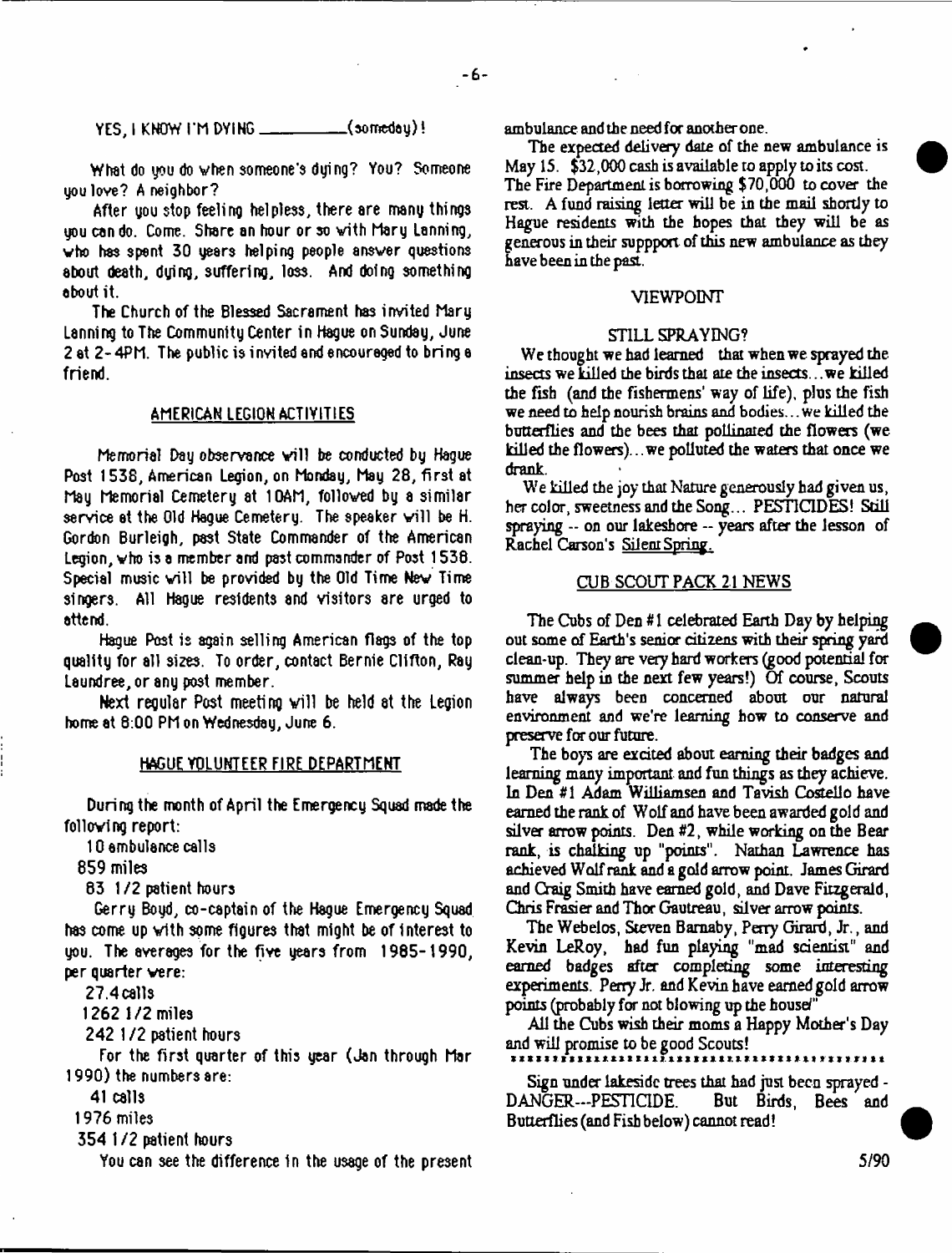BORN: A girl, Cassandra, to Kelly and Jeff Little, on April  $21.$ 

DIED: Ernest H. Kingsbury, 82, Manahawkin, NJ and Forest Bay, Hague, on May 3. Surviving are his wife, Rose, two daughters, one son, one brother, one sister, 10 grandchildren and six greatgrandchildren.

DIED: Maryalice S. Hall, 72, Hague, on May 6 at Moses Ludington Hospital. Mrs. Hall was town clerk of Hague for She is survived by two grandsons and a granddaughter andmnegrandchiJdren.

CAROLYN DYKSTRA and TONY DeFRANCO, both Hague sophomores at Ticonderoga High School are being inducted into the National Honor Society at a ceremony on May 16 at. 7:30PM in the high school auditorium. To be inducted as a sophomore, a student must have a grade point average of at least 90. Our congratulations to both of these students on their ex cellentachievements.

PETER BELDEN, son of Mr. *&* Mrs. Paul Belden Sr., Hague, who is an accounting major at Bryant and Stratton Business Institute (formerly Albany Business College) has been named to the dean's list for the winter of 1990. To be eligible for the dean's list, a student must be enrolled in a full-time program and attain a quality point average of 3.3 or higher.

ALICIA MONTBRIAND, daughter of Mr. & Mrs. Francis Montbriand, Ticonderoga and granddaughter of Ursula Montbriand, Hague, graduated from St. Lawrence University on May 12 with a BS degree in Political Science.

MICHELE WATERS, daughter of Mr. & Mrs. Francis Waters, Hague, has been a a member of the CAP (Civil Air Patrol) for the past year. The 14-year old is the secretary for the CAC (Cadet Advisory Council), helps with the simulated missions and does drills. The drills follow official Air Force drills and their uniforms are similar to the Air Force's, with a CAP insignia added. The cadets also work on simulated search and rescue missions, which involves a computer printout of ail the details of the "crash". The members use their training to find the missing airplane.

Recently Michele was honored with several awards at an awards banquet at Dannemora. She was the "Cadet of the Quarter" of the Ticonderoga Squadron and received a certificate of appreciation in recognition of outstanding assistance; a certificate for the moral leadership program and a meritorious service award.

Michele is a student at Ticonderoga High School and has her sights set on entering the Air Force Academy upon graduation from high school, lobe become a pilot.

## SOUNDINGS MITCHELL FRASIER RETIRES

- 7-

On June 10 at 1PM, friends and neighbors will gather at the Fish and Game Club to help Mitchell Frasier celebrate his retirement after 18 years of service on the Hague Highway Department. He has served for the past seven years as Asst. Highway Superintendent.

This is being planned as a surprise party (no, he won't know about it, we hope) Everyone is invited. If you can bring a dish or make a contribution towards the party, please contact either Dan Belden or Bertha Dunsm ore at the Com munity Center, 543-6161.

FREE BLOOD PRESSURE CLINIC will be held at Moses Ludington Hospital on May 18 from 1 -2PM.

### HAGUE SENIOR CITIZENS CLUB

The Hague Senior Citizens Club will meet on Tuesday, May 22. We will car pool from the Community Center parking lot to the Bolton Landing Meal Site. PLEASE SIGN UP FOR THIS TRIP PRIOR TO MAY 17th, as we need to let the Bolton Landing staff know one week in advance of our coming. Please meet at the parking lot at 11:25AM. Please be on time and please let Ethel or the ladies at the Town Offices know if you are cancelling or if you have made other arrangements for transportation.

Following the trip to the Meal Site we will meet at the Community Center to honor Lela Foote as the town's oldest Senior Citizen. Lela's actual birthday is on May 31. This is to be a SURPRISE! for Lela and Hush! Hush! is the word. Plaudits are due Anna Denno and her committee for a great deal of the planning that has gone into this party.

Also please note that the date for our first bus trip of the season is fast approaching. On Tuesday, June 12 we plan to visit the Shelburne Museum. Anyone who is a Hague resident (year -round or seasonal) who is 50+ may sign up for this trip. If you have previously been to this museum you know how vast it is and how impossible it is to see everything and how tired you were. Now you don't have to worry about forcing yourself to drive home after your wearisome day. Just climb on board the bus. Admission to the museum is \$8 per person, and the museum wishes one person to purchase all the tickets for the group, so we will have a "ticket agent" at the Community Center at 8AM on June 12. Bring your lunch or purchase food at the Museum's snack bar. SIGN UP FOR THIS TRIP BY JUNE 43th. If more people sign up than the bus can carry, they will be put on a reserve list and notified if there is a cancellation. Please sign up only for yourself or for self and spouse. DO NOT SIGN UP FOR FRIENDS OR NEIGHBORS. Call 543-6161 to register, and remember that the deadline is JUNE 4.